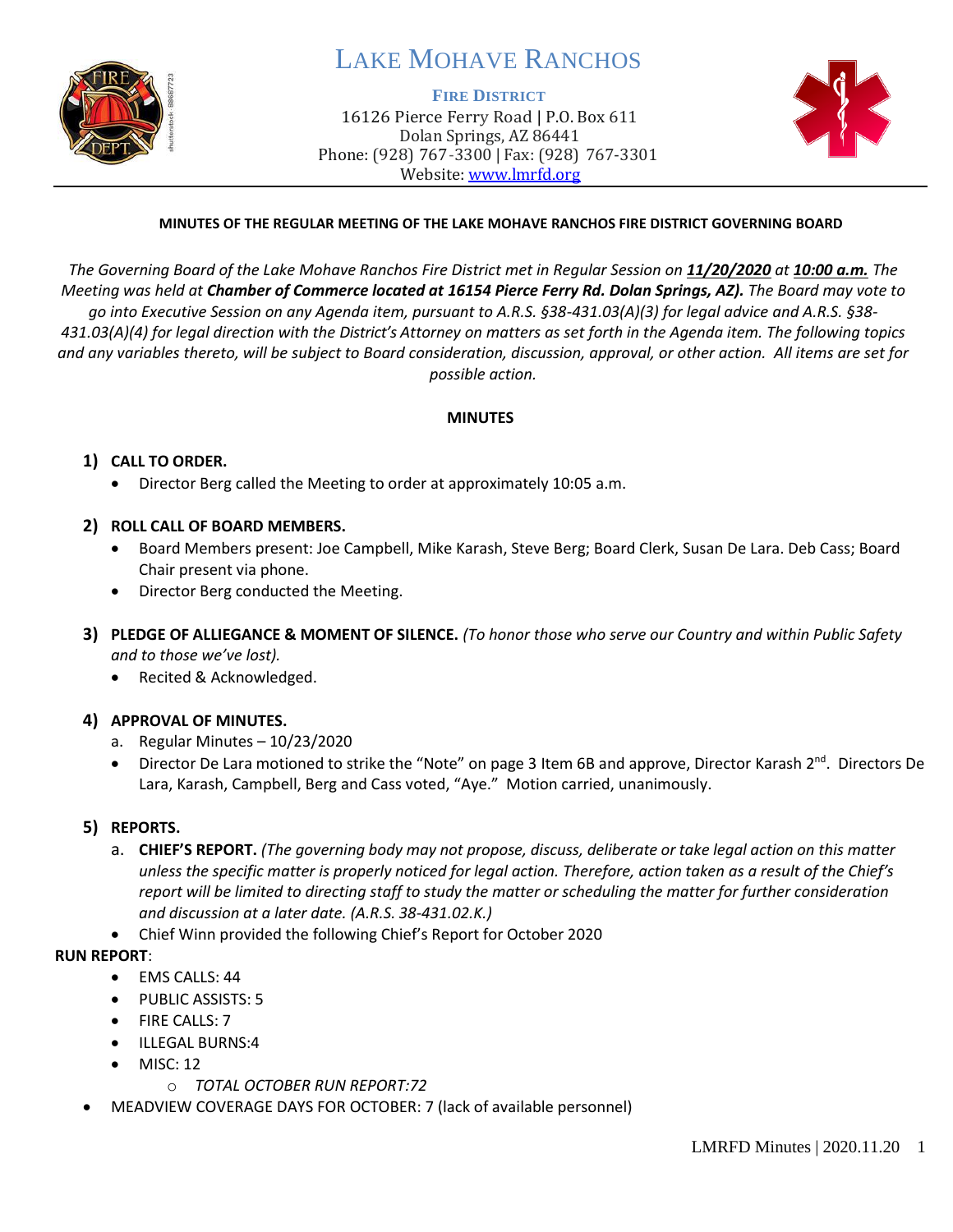• CHIEF COVERED SHIFTS: 4 (covered due to lack of personnel)

#### **MEETINGS/CONFERENCES/TRAININGS**:

- 10/28/20 Securis meeting
- 10/30/20 Meeting with FEMA Director
- Run Review, Prehospital Care Committee and MCFOA were missed due to shift coverages performed

## **DISTRICT PROPERTIES**:

- Station 43 front sign painted
- Station 41 annual backflow testing inspection performed: passed

## **DISTRICT VEHICLES:**

- B- 426 Pump repair
- B- 426 Oil Change
- 1165 Tires replaced
- Ambulance 1190 (Transmission)

# **PROJECTS IN THE WORKS/OTHER:**

- Grant work and negotiations
- Prioritizing Station and Vehicle repairs (ongoing)
- Lexipol Policy Manual (ongoing)
- Report Writing training (continued)

# **ADMIN/OTHER**:

- Meadview Revenue Project & Meadview coverage levels and projections
- District Fiscal Year Audit 2019/2020 In process, Auditor (Brian Richards) will present in December and half of the Audit Fee has been paid for 50% work performed.
- Other Revenue Sources (Out of District Contracts, subscriptions, etc.) Spoke with the Manager at the Wind Farm unknowledgeable about topic and received mixed reactions about a Contract, may have to go through Feds for Contract.
- Reserve Account operating funds and expenditures (Carry-Over). Financial Clerk reached out to the Member of the Public inquiry regarding this and had not heard back.
- Thank you & Welcome (Directors Cass and Berg and newly elected officials Phyllis Aitken and Douglas Braaten).
- Firehouse Subs Grant awarded \$18,605.22 for 8 full sets of Turnouts (PPE). Award has been deposited.

# b. **FINANCIAL REPORT(S).**

- 1. Review and approval: October 2020 Financial Report(s). *(The financial report(s) are to be reviewed and approved by the Board).* (Administration)
- Chief Winn reported the October 2020 Financial Information as prepared by the Financial Clerk as follows:
	- o Total Warrant Revenue (includes property taxes, FDAT, and Interest): \$229,016.69
	- o Total Ambulance Revenue: \$30,621.24
	- o Miscellaneous Income: \$98.15
	- o Out of District: \$445.00
		- Total Monthly Revenue: \$260,181.08
	- o Total Monthly Expenditures: \$79,500.66
	- o Total Warrant Account Register Balance as of 10/31/2020: \$730,603.30
	- o Total Wells Fargo Account Register Balance as of 10/31/2020: \$31,217.36
		- Total Combined Balance: \$761,820.66
- Director De Lara suggested moving the monies from the Warrant Account into a separate account for tracking purposes and operating off tax revenue that was deposited until the next tax deposit and transferring monies, when needed. Director De Lara inquired about the Balance Sheet, specifically the Long-Term Liabilities regarding the Net Pension Liability PSPRS. Ms. Jackson explained based on the Actuary Report from Fiscal Year End 2019 they calculated only 1 participant instead of all the participants for that FY, and they increased the amount owed to approximately \$1.1M instead of the nearly \$800k balance it was paid down to. Ms. Jackson stated her argument to PSPRS was the monies were paid for that entire year with participants and calculating only one participant didn't seem acceptable and that it also appeared as though PSPRS was double dipping by increasing the balance regardless of monies that had already been paid in from the participants.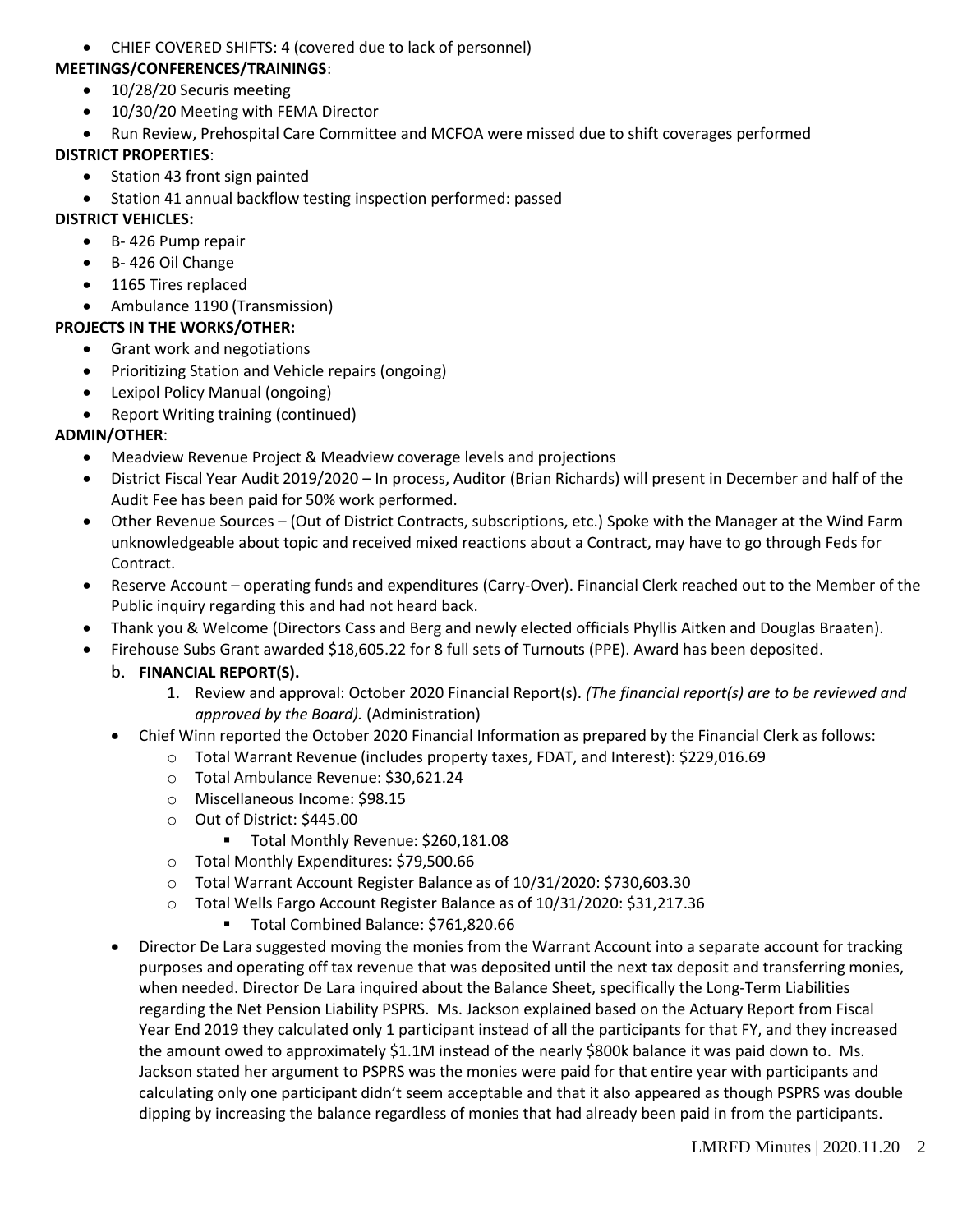Director De Lara agreed and asked if Administration could appeal. Chief Winn stated an appeal was attempted and PSPRS had stated, "NO."

• Director De Lara motioned to approve the October Financial Reports, Director Berg 2<sup>nd</sup>. Directors De Lara, Berg, Karash, Campbell and Cass voted, "Aye." Motion carried, unanimously.

# **6) EXECUTIVE BUSINESS.**

- a. Board of Directors may vote to go into Executive Session pursuant to A.R.S. §38.431.03(A)(1) for personnel matters for the following matters:
	- 1. Discussion regarding: Evaluation (6-month) and Fire Chief Contract re: Fire Chief Winn. (Cass)
	- 2. Discussion regarding: Correspondence and requests re: Fire Chief Winn. (Cass)
	- 3. Discussion regarding: Follow-Up re: Injunction for Harassment/Defamation for agency staff Karen Jackson. (Administration)
		- Director Berg motioned to enter Executive Session for the items, Director Karash  $2^{nd}$ . Directors Berg, Karash, De Lara, Campbell and Cass voted, "Aye." Motion carried, unanimously.
		- Executive Session began at approximately 10:55 a.m.
		- Executive Session ended at approximately 12:07 p.m.
		- Public Session reconvened at approximately 12:12 p.m.

# **7) REGULAR BUSINESS.**

- a. Discussion and possible action regarding: Evaluation (6-month) and Fire Chief Contract re: Fire Chief Winn. (Board)
	- Director Karash motioned to accept the Contract for Chief Winn, Director Berg 2<sup>nd</sup>. Directors Karash, Berg, Campbell and Cass voted, "Aye." Director De Lara voted, "Nay." Motion carried, 4-1.
- b. Discussion and possible action regarding: Correspondence and requests re: Fire Chief Winn. (Board)
- No Action.
- c. Discussion and possible action regarding: Follow-Up re: Injunction for Harassment/Defamation for agency staff Karen Jackson. (Board)
- Director De Lara motioned to direct the Chief to contact Ellen Reh-Bower, Phyllis Aitken, and Charlotte Kiffer separately for discussion with two Board Members present and Ms. Jackson at earliest convenience. Director Berg 2<sup>nd</sup>. Directors De Lara, Berg, Karash, Campbell and Cass voted, "Aye." Motion carried, unanimously.
- d. Discussion and possible action regarding: Annexation information re: Meadview and other additional revenue sources. (De Lara/Administration)
- Chief Winn explained the annexation process comes from the citizens, not the District itself. Chief Winn explained the contiguous requirements and the public action for geographical annexation. Chief Winn provided information of what a Special Election could potentially do, explaining if there was a successful petition for ballot measures for annexation and it would also then require 51% of the vote to pass. The Board and Chief ensued in further discussion of the potential revenue that Meadview annexations could bring into the District, the ISO rating, insurance discounts, Out of District billable services and the Wind Farm. No action.
- Director Cass exited the Meeting at approximately 12:32 p.m.
- e. Discussion and possible action regarding: Ambulance Collection Agency review (Healthcare Collections) and consideration of alternative Collection Agencies. (De Lara)
- Review of the Collection Agencies and discussion took place with the Board Members and Administration. Director De Lara suggested switching collection agencies due to the outstanding debt and lack of movement on collecting. Ms. Jackson reminded the Board they previously approved to write off the 2013 uncollected and suggested the Board direct Staff to obtain a Contract to present to the Board in December for possible approval with the remaining uncollected. Director Berg motioned to direct Staff to submit for a Contract for collection, Director De Lara 2<sup>nd</sup>. Directors Berg, De Lara, Karash and Campbell voted, "Aye." Motion carried, unanimously.
- f. Discussion and possible action regarding: Arizona Minimum Wage Law re: information and review. (De Lara)
- Director De Lara reviewed the Arizona Minimum Wage Law taking effect 1/1/2021, noting it will be \$12.15/hr. Chief Winn explained the increase will be processed from the base pay level for those who fall below the \$12.15/hr. Information only, no action.
- g. Discussion and possible action regarding: Lake Mohave Ranchos Fire District ISO (Insurance Services Office)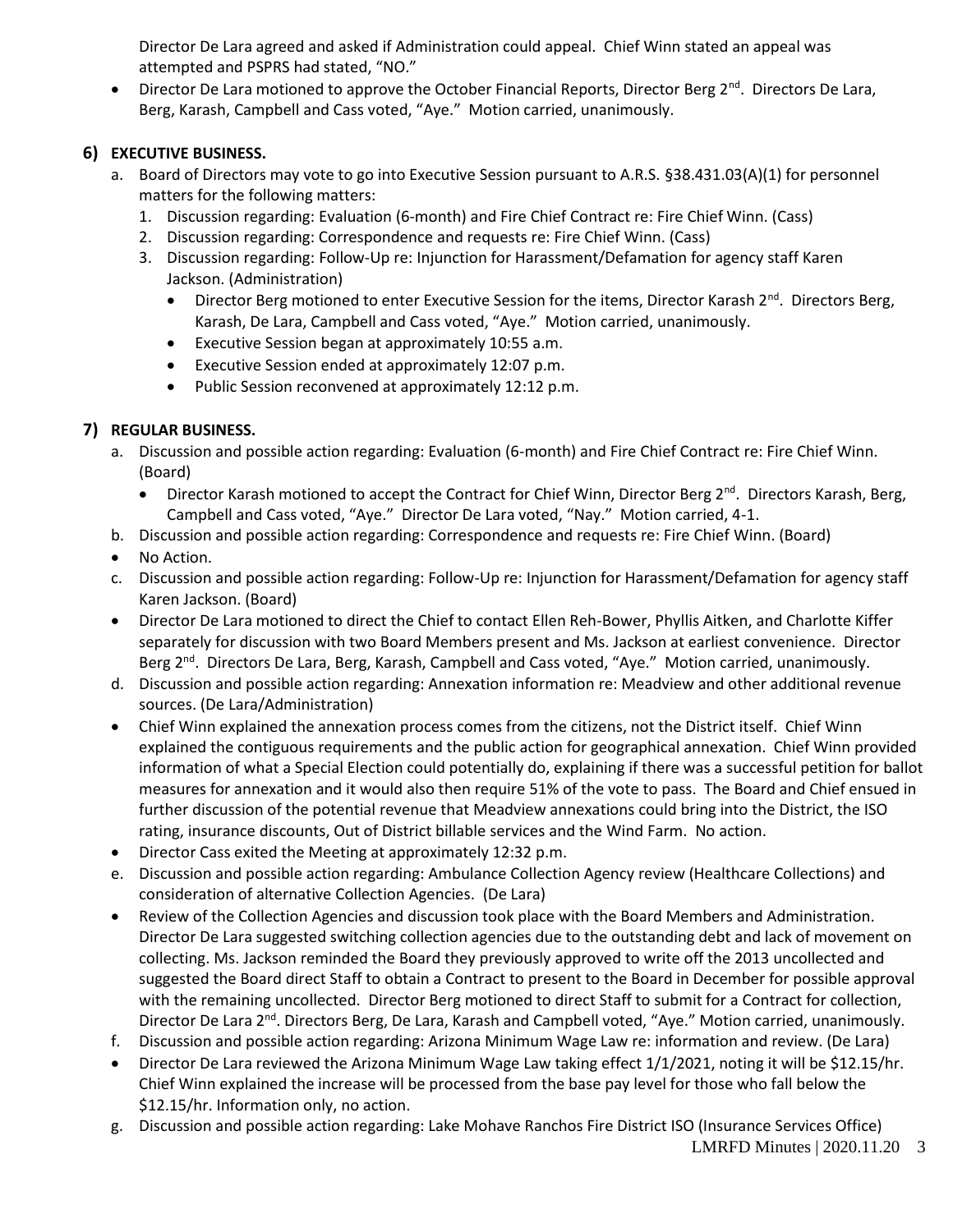rating re: review. (De Lara)

- Chief Winn noted the current ISO rating for the District is 8B and it only encompasses the Fire District itself, stating that rating was reviewed approximately 2 months ago. Chief Winn also reviewed the grading system requirements. Information only, no action.
- h. Discussion and possible action regarding: Lake Mohave Ranchos Fire District re: Fee Schedule. (Administration)
- The Board and Chief reviewed the presented Fee Schedule. Director De Lara stated this may encourage Meadview residents to be more involved when then see the fee for a Fire Engine. Director De Lara motioned to accept the Fee Schedule as presented and post on the Website and at the posting locations in Meadview. Director Berg 2<sup>nd</sup>. Directors De Lara, Berg, Karash and Campbell voted, "Aye." Motion carried, unanimously.
- i. Discussion and possible action regarding: Lake Mohave Ranchos Fire District re: liability reduction. (De Lara)
- Discussed the Net Pension Funding PSPRS during the Financial Report Item. No action.
- j. Discussion and possible action regarding: Lake Mohave Ranchos Fire District re: Outside Contracts (new) and (old) re: review. (De Lara)
- Director De Lara inquired about a status update for the Wind Farm. Chief Winn explained he contacted two individuals, one appearing uninterested and advised that BLM was the responsible Agency for that area. The other individual stated they had no knowledge of any type of Contract but seemed willing to discuss further. Chief Winn explained the potential goal of a Contract, but also noting that the Wind Farm is on Bureau of Land Management Land and this may hinder a Contract, explaining how the State operates with areas such as that. Chief Winn described the potential operatives if a Contract occurred with containment, and a safe zone for any fires. Director De Lara suggested the Chief form a relationship with them as a starting point. Information only, no action.
- k. Discussion and possible action regarding: Lake Mohave Ranchos Fire District re: Grant Writer (First Responder Grants) re: review. (De Lara)
- Review and clarification of what the Grant Writer performs occurred. Director De Lara noted the Grant Writer's Contract is up to 4 Grants annually. Chief Winn explained the Grant Writer reviews and revises what is provided, noting the Grant Writer doesn't write the entire Grant. Director De Lara suggested the Chief mention more detail in his Chief's Reports of what he's working on, funding opportunities, etc. Information only, no action.
- l. Information only: Official Canvass pursuant to A.R.S. 16-646 re: General Election 2020 for Lake Mohave Ranchos Fire District Governing Board. (Cass)
- Official Canvass given by Director Berg as follows:
	- o Meadview Registered Votes Total: 428 Ballots Cast: 354 Ballots Cast Blank: 0 Voter Turnout Total: 82.71%
	- o Dolan Springs Registered Votes Total: 1,143 Ballots Cast: 853 Ballots Cast Blank: 1 Voter Turnout Total: 74.63%
		- Phyllis Aitken Meadview 131 & Dolan Springs 362 | Stephen Berg Meadview 145 & Dolan Springs 262 | Debora Cass – Meadview 82 & Dolan Springs 199 | Douglas Braaten – Meadview 113 & Dolan Springs 366
		- Write-In Total Meadview 1 & Dolan Springs 4
		- Write In Scattered Meadview 1 & Dolan Springs 4
		- Write In Assigned 0
			- Total Votes Cast- Meadview: 472 & Dolan Springs 1,193
- m. Information only: Administer the Oath of Office pursuant to A.R.S. 38-232 re: Phyllis Aitken and Doug Braaten and notice . (Berg)
- Oath of Office was administered by Director Berg to newly elected Officials Phyllis Aitken and Douglas Braaten, taking seat effective 12/1/2020.
- n. Discussion and possible action regarding: Lake Mohave Ranchos Fire District December Regular Meeting. (Administration)
- Direction to Administration to schedule the December Regular Meeting for 12/17/2020 at 10:00 a.m. at the MCA in Meadview was provided by consensus.
- **8) CALL to the PUBLIC.** *(The Fire District Board is not permitted to discuss or take action on any item(s) that are not on the Agenda that are raised in the call to the public. However, individual Board Members may be permitted to respond*